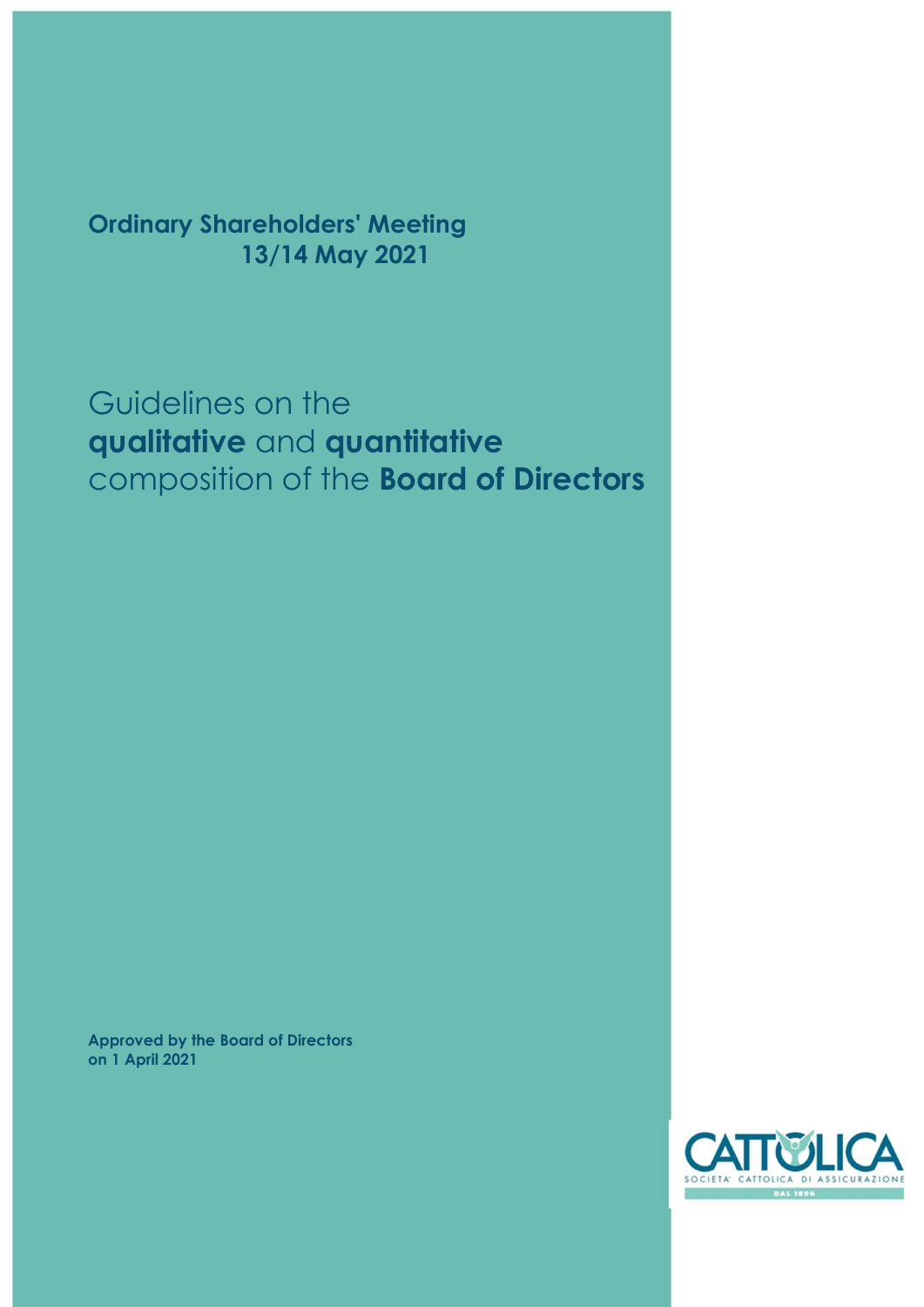## TABLE OF CONTENTS

- 1. Introduction and regulatory environment
- 2. Guidelines for shareholders on the quantitative composition of the Board of Directors
- 3. Guidelines for shareholders on the qualitative composition of the Board of Directors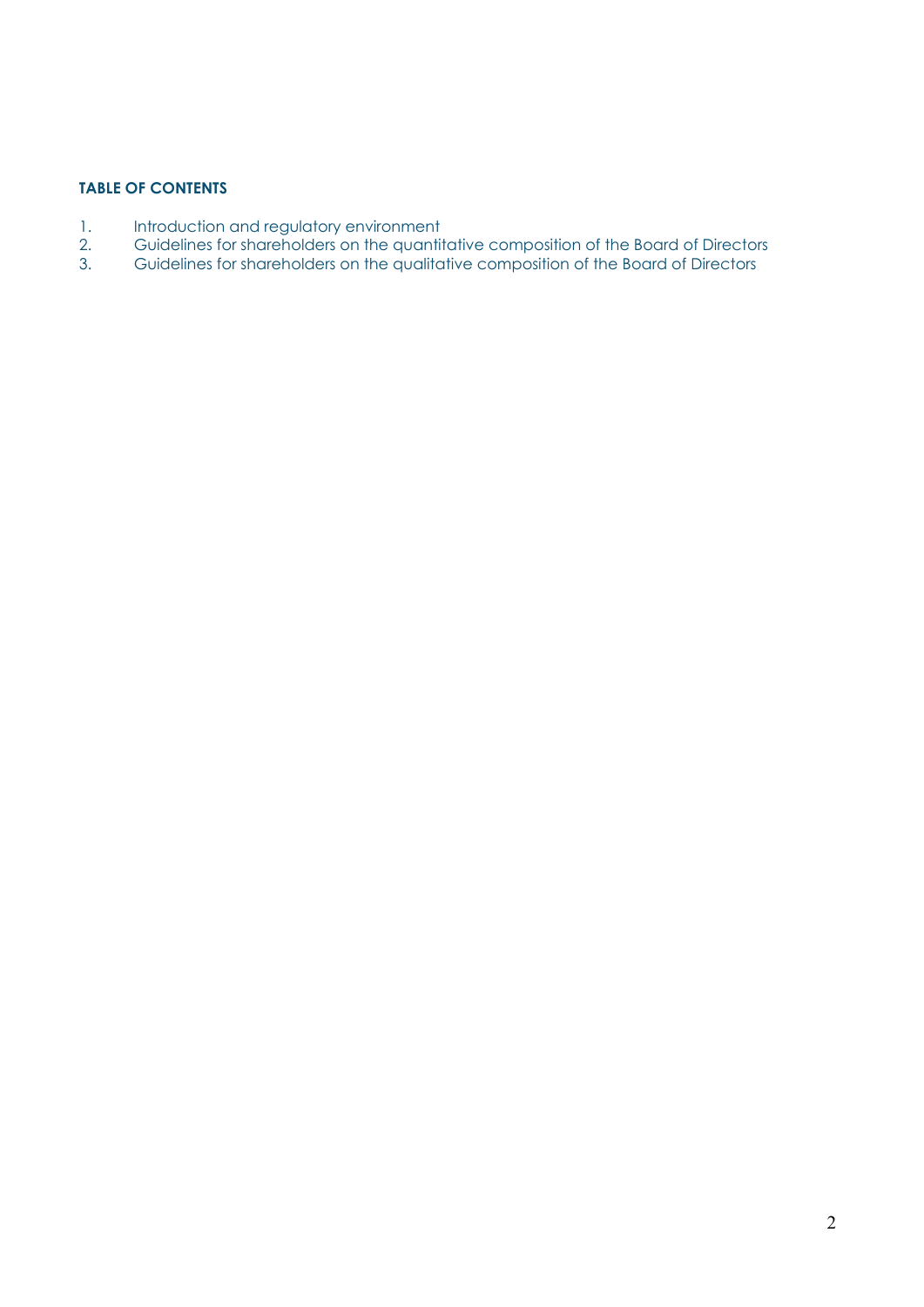# 1. Introduction and regulatory environment

The legislation currently in force, particularly IVASS Regulation No. 38 of 3 July 2018 and the guidelines on the governance system issued by EIOPA, assigns to the management bodies of insurance companies, as part of their strategic and organisational activities, the task of issuing guidelines on the number and composition of professionals whose presence in the management body is deemed appropriate, proposing any corrective actions to improve its effectiveness. Pursuant to Article 5, paragraph 2, letter z), these guidelines are based on the annual self-assessment process, which, inter alia, ascertains the adequacy of the number of independent members in relation to the company's activity.

Similarly, the Corporate Governance Code for Listed Companies (the "Code") recommends that the board of directors express its opinion to shareholders on the quantitative and qualitative composition of the board of directors, also taking into account the results of the self-assessment process. These guidelines "identify the managerial and professional profiles and expertise deemed necessary, also in the light of the sectoral characteristics of the company, considering the criteria of diversity [...] and the guidelines issued on the maximum number of positions" held by directors. In particular, the Code recommends that the number and expertise of independent directors be appropriate for the needs of the company and the functioning of the management body, as well as for the establishment of the relevant committees. Lastly, it recommends that the guidelines of the board of directors be published sufficiently in advance of the shareholders' meeting called to discuss the renewal of the Board in order to provide adequate information to shareholders.

In this context, the key contents of the Company's new Articles of Association should be recalled. These will enter into force on 1 April 2021, the date of Cattolica's transformation into a limited company. In this context, it is useful to refer to

- Article 19, paragraph 1, which identifies the one-tier governance system as the company's reference system and establishes the number of directors as 13 to 15, within which the threemember Management Control Committee is established;
- Article 36, paragraph 1, which defines the constitution of 5 internal board committees within the Board of Directors and establishes the number of members, i.e. the Control and Risks Committee (3-5), the Remuneration Committee (3-5), the Appointments Committee (3-5), the Related Parties Committee (3) and the Corporate Governance, Sustainability and Value Generation Committee (3-5).

It should also be noted that with regard to the integrity requirements for company representatives, particularly for members of the Board of Directors, Cattolica has issued a company policy to which explicit reference is made in the relevant sections of this document and which forms an integral part of the guidelines to shareholders on the qualitative composition of the Board of Directors.

This document was prepared in order to enable Shareholders submitting slates for the appointment of the Board of Directors to assess the personal, professional, experience and diversity of the candidates, having regard to the characteristics and size of the Company, the complexity and specificity of the business sector in which it operates, the size of the Management Body and the specific governance system adopted.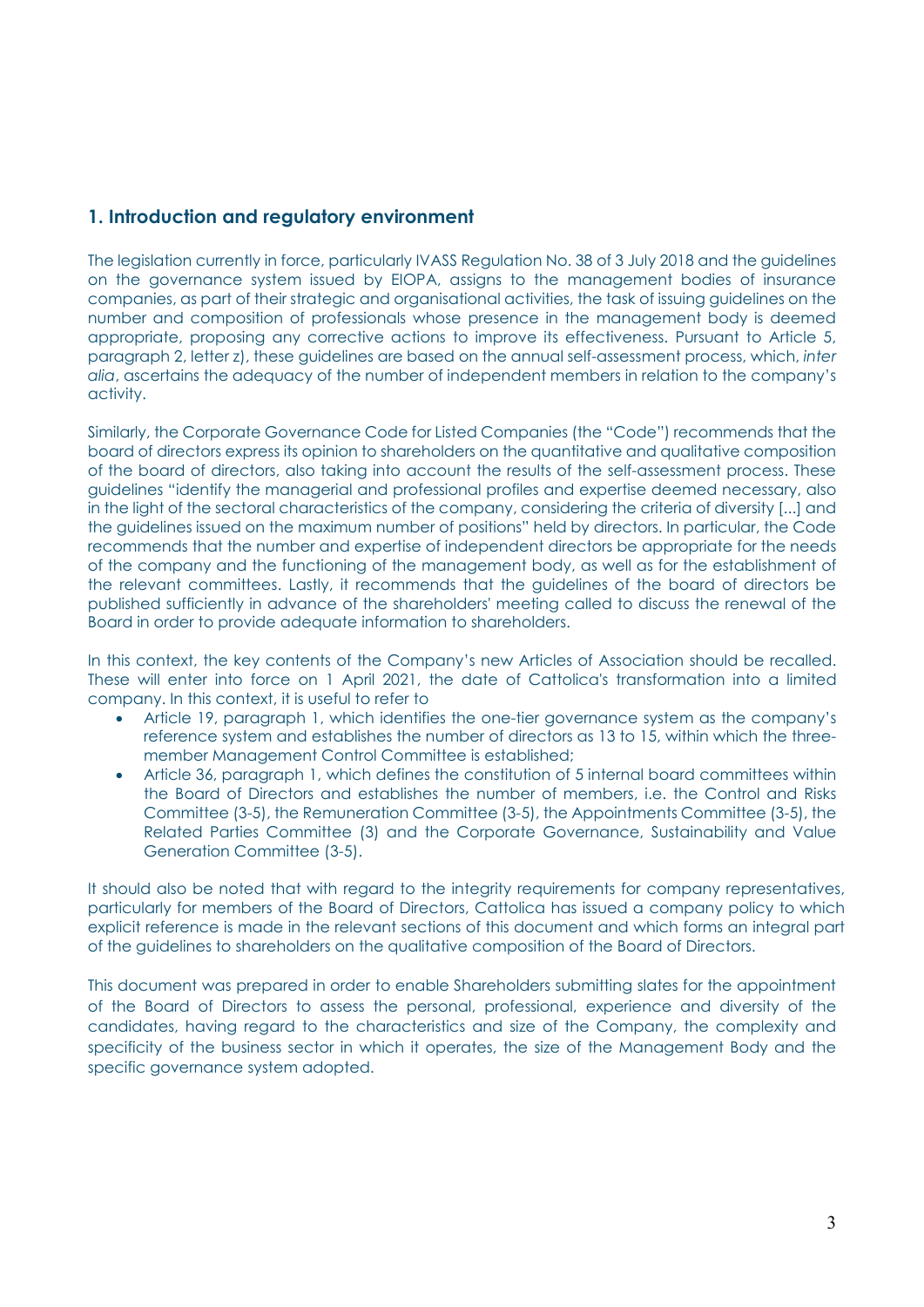# 2. Guidelines for shareholders on the quantitative composition of the Board of **Directors**

The guidelines on the quantitative composition of the Board of Directors are required to take into account a series of factors that include the aforementioned determinations in the Articles of Association concerning the number of directors, particularly independent directors, the structure of the internal board committees, national and international best market practices and the nature and complexity of the underlying business and corporate organisation, to enable the effective oversight of all company operations in both management and control terms.

The balance between all these bodies is delicate: a large number of directors does not favour the effectiveness and efficiency of the Board of Directors as it may cause the Board's activities to be less clearly defined. On the other hand, a small number of directors may deprive the Board of some of the expertise necessary to carry out its guidance and control function fully and for the adequate composition of the internal board committees. This is particularly relevant in this case, as the Articles of Association provide for the constitution of five committees.

In this context, it is useful to make a comparison with other entities in the national insurance landscape<sup>1</sup>, with the appropriate care given the adoption by Cattolica of the one-tier model, which provides for the existence within the Board of directors of the Management Control Committee which, in the case of Cattolica, has 3 members. In particular, the benchmarking shows the prevalence of the traditional government system over the one-tier system adopted by Cattolica and a number of directors ranging from 7 (Poste Vita) to 19 (Unipol). It should be noted in this context that, if the sample is limited to parent companies only, the lowest number of directors is 12 (Reale Mutua) and that the comparison between bodies must obviously take into account the corporate governance system adopted (under Cattolica's system, the Management Control Committee has 3 members).

In view of the benchmarking evidence, the structure of the Committees, the provisions of the Articles of Association, the requirements laid down by the current regulations and the Code and the nature and complexity of Cattolica's business and organisational structure, the Board's guideline is for the appointment of 15 (fifteen) members, including 3 members of the Management Control Committee.

Reference is also made to the provisions of Article 20.2 of the Articles of Association of Cattolica S.p.A. which, on the subject of directors' independence, states that: "At least 10 directors must also meet the independence requirements established for statutory auditors under Article 148, paragraph 3 of Legislative Decree No. 58 of 24 February 1998 as amended (the Italian Consolidated Law on Finance or "TUF"), without prejudice to the additional independence requirements imposed on directors for application of the governance or supervisory rules."

\* \* \*

<sup>&</sup>lt;sup>1</sup> The benchmarking exercise includes Generali, Poste Vita, Unipol, Reale Mutua and IntesaSanPaolo Vita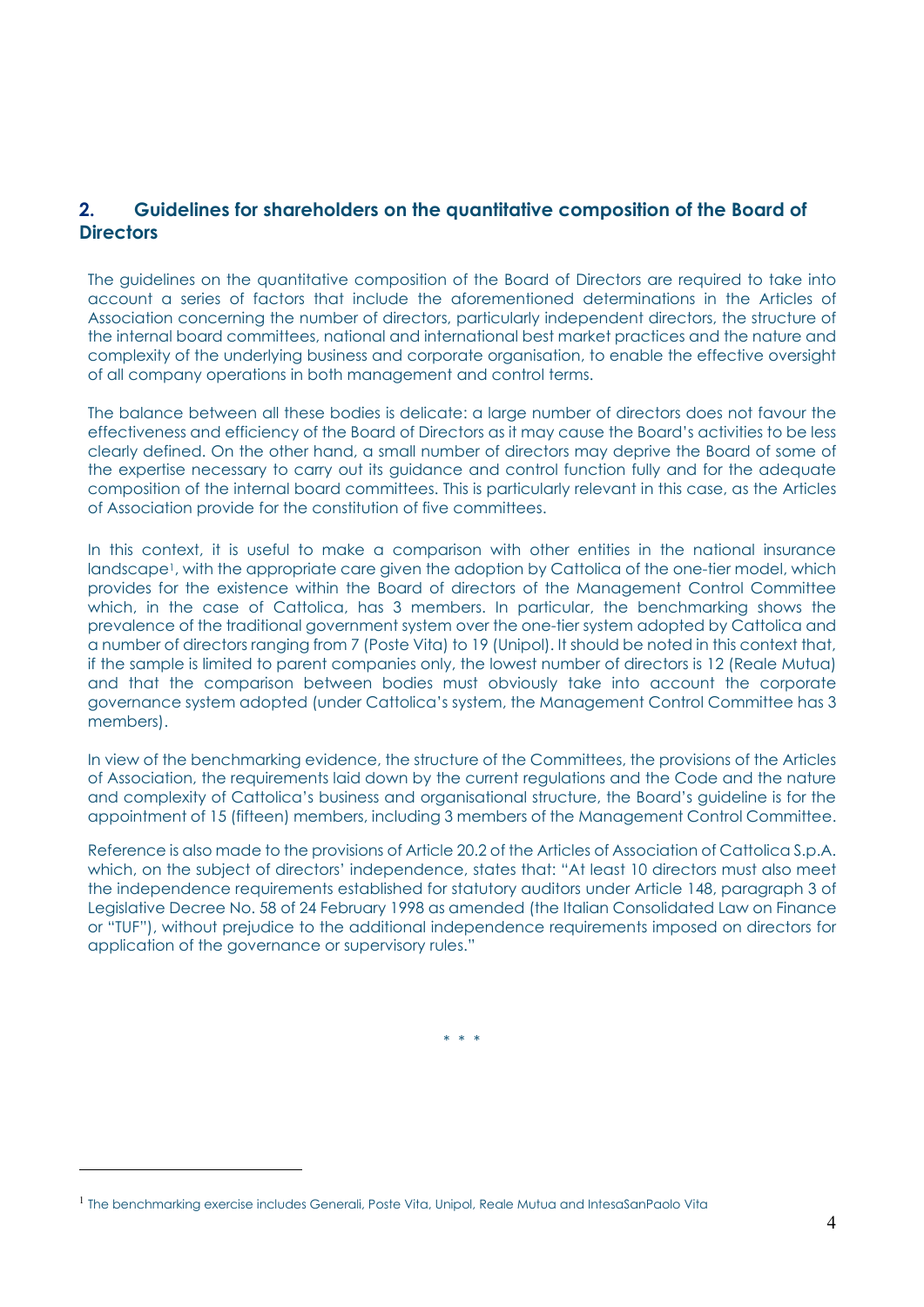# 3. Guidelines for shareholders on the qualitative composition of the Board of Directors

It should first be recalled that, before the combined provisions of IVASS Regulation 38 (in particular, pursuant to Article 5, paragraph 2, letter n), having regard to Article 76 of the Private Insurance Code, Article 273 of Commission Delegated Regulation (EU) 2015/35 of 10 October 2014 (Delegated Acts) as well as the guidelines on the system of governance issued by EIOPA (BoS-14/253) and the provisions of Decree of the Ministry of Economic Development No. 220 of 11 November 2011, specific requirements of professionalism, integrity and independence are laid down for members of the management bodies of insurance companies, as well as specific impediments and reasons for incompatibility.

In this context, the Board of Directors has established an approach to defining the composition and the optimal qualitative mix to ensure the overall suitability of the management body, structured according to the following aspects:

- 1. Expertise and professional background:
- 2. Time commitment and number of positions;
- 3. Diversity requirements;
- 4. Integrity, independence and incompatibility.

The specifications for each of the above points are detailed below.

## 3.1 Expertise and professional background

The Board of Directors of Cattolica has defined guidelines for qualitative composition that ensure complementarity in terms of professional experience and expertise, with the aim of ensuring, inter alia, the presence of the expertise necessary for the appropriate composition of the internal board committees. In particular, the Board makes the following recommendations:

- The collective experience of the Board should be instrumental to serving the Company's strategic priorities in the short, medium and long term in line with the rolling 2021-2023 Strategic Plan recently updated by the Company and to completing the measures envisaged following the inspections carried out between 18 December 2019 and 24 July 2020 (see the press release of 5 March 2021 "Board of Directors approves the IVASS remedial plan within the established time limits");
- The Board should include individuals with a mixture of knowledge, skills and experience in insurance and/or banking/finance and the risks underlying the Company's core business;
- The Board should include an adequate number of directors, at least equal to 1/3 of its members, with experience as directors or statutory auditors or senior managers with strategic responsibility in sizeable insurance, banking or financial companies that are as complex or more complex than Cattolica for at least six years in total during the last 12 years preceding their appointment at the Company. The gaining of specific experience of more than six years in the time frame under consideration will be a particularly important element.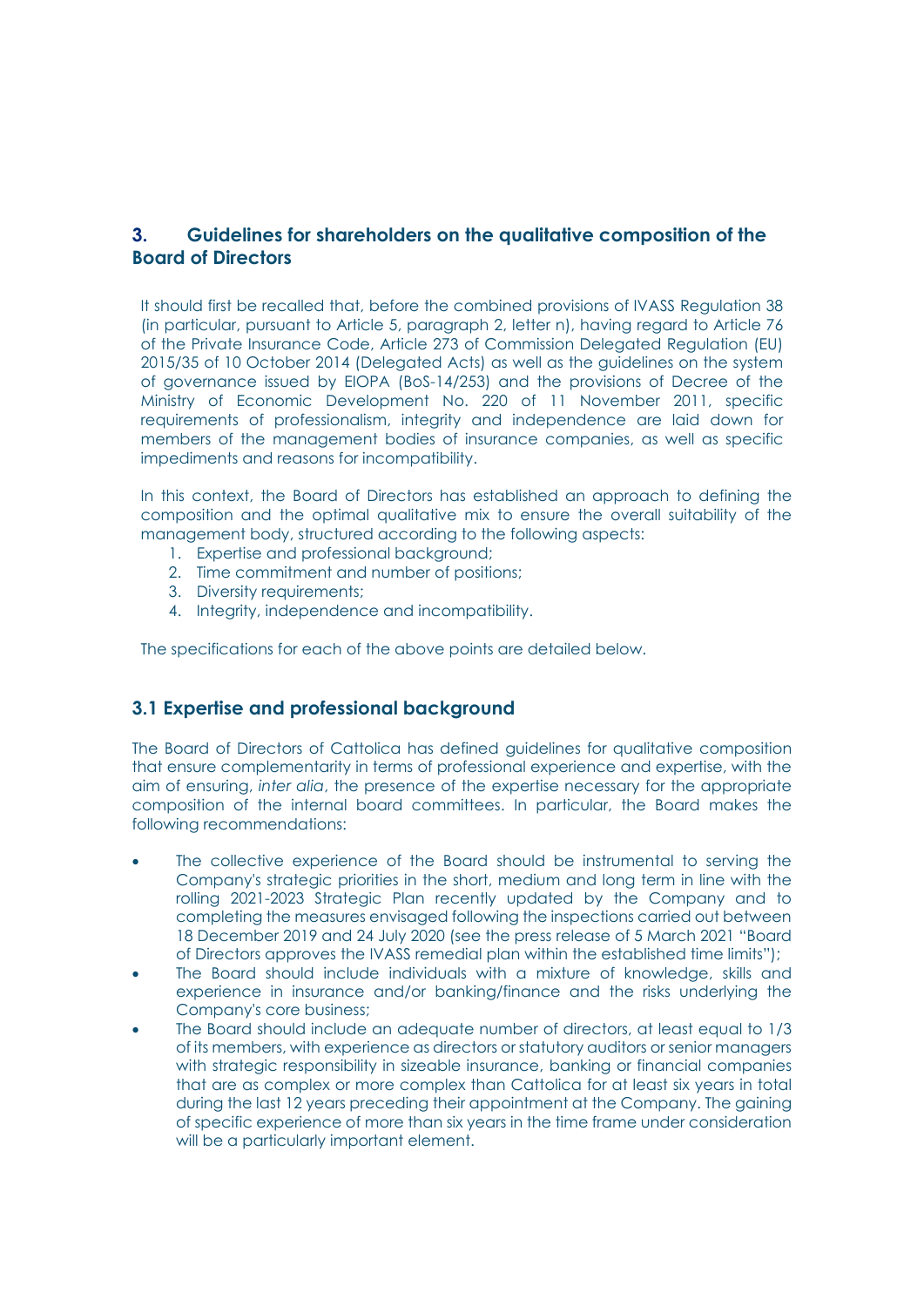In line with these considerations and given the existing regulatory and legislative requirements, the Board recommends that each of the candidates for the role of director of the Cattolica Group should possess at least one of the following skills as a distinctive feature and should possibly have specific experience in at least one of the other areas of expertise indicated below:

- Insurance and/or banking/financial business expertise acquired by one or more of the following methods:
	- o A strong track record in very senior executive roles (such as, for example, the head of a company or a department manager reporting directly to the same), having gained significant experience instrumental to the business challenges of a sizeable insurance group;
	- o One or more non-executive roles, such as chairman of the board of directors/director and/or chairman/member of the board of a sizeable insurance and/or banking/financial group;
	- o Experience gained in the professional, academic and/or institutional sphere, if relevant to the insurance sector.
- Corporate governance, legal and regulatory experience acquired by one or more of the following methods:
	- o A strong track record in very senior non-executive roles (such as, for example, the head of a company or a department manager reporting directly to the same) in a listed insurance and/or banking/financial institution such as, for example, chairman of the board of directors, chairman/member of the relevant internal board committee, or chairman/member of the board of statutory auditors;
	- o One or more operational leadership roles in an insurance and/or banking/financial group in departments such as legal, corporate, audit and compliance;
	- o Experience gained in the professional, academic and/or institutional sphere relating to corporate law/business economics, in the context of insurance and/or financial intermediaries in the broad sense.
- **Risk management and controls** experience, acquired by one or more of the following methods:
	- o A strong track record in operational leadership roles in an insurance and/or banking/financial institution in departments such as risk management, audit and compliance;
	- o One or more non-executive roles, such as the chairman or member of the board committee for controls and risks in an insurance and/or banking/financial institution, chairman/member of the board of statutory auditors in an insurance and/or banking/financial institution and/or listed company.
	- o Experience gained in the professional, academic and/or institutional sphere relating to risk management and control systems in the insurance and/or banking/financial sector.
- **Strategic planning** experience, acquired by one or more of the following methods:
	- o A strong track record in very senior and predominantly executive roles in a company that is as complex or more complex than Cattolica regardless of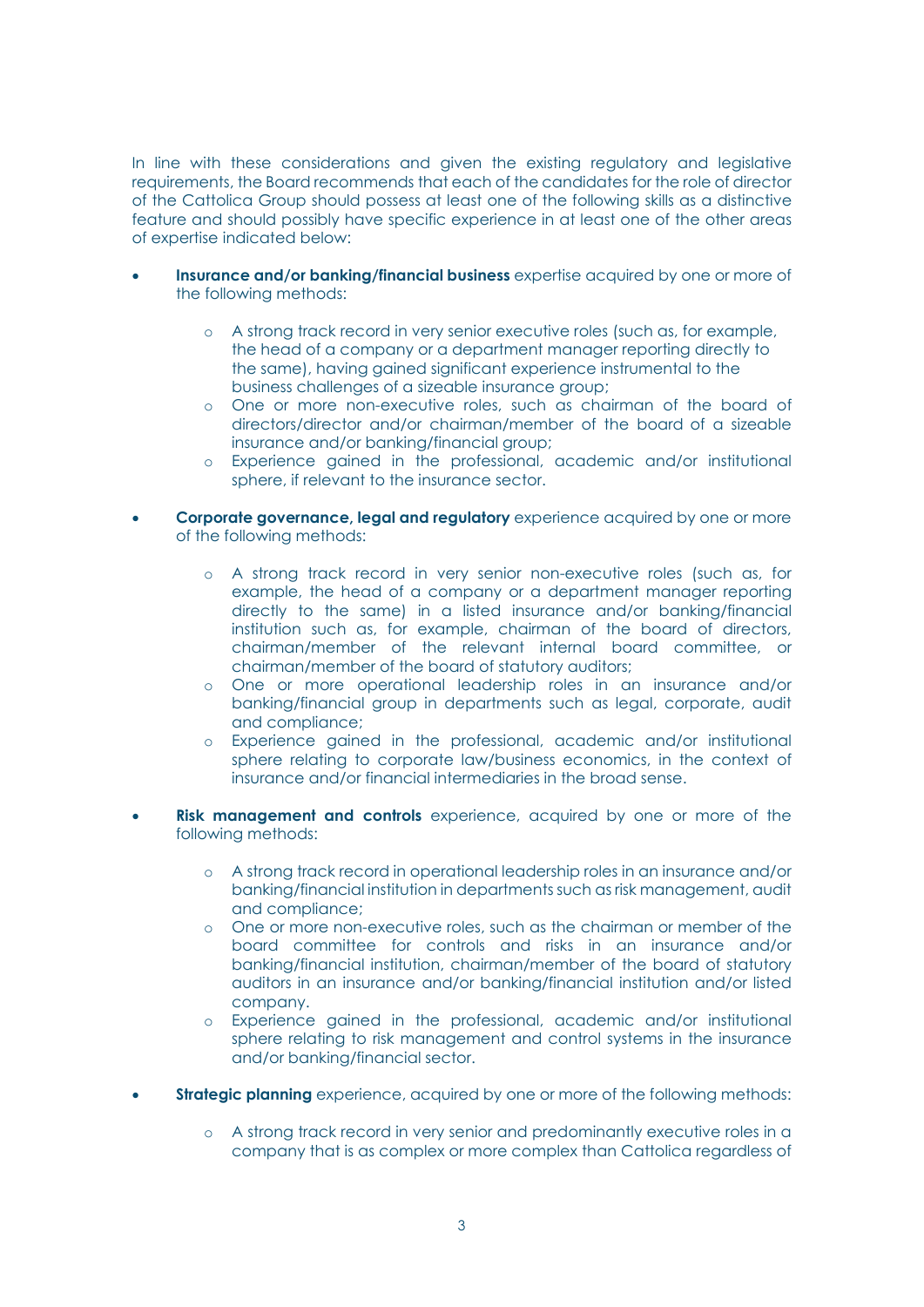the sector (i.e. general management, senior positions in finance, management of significant business areas in listed companies);

- o Academic and/or professional experience (investment banking and/or strategic consultancy).
- Administration, accounting or actuarial experience, acquired by one or more of the following methods:
	- o A strong track record in very senior executive roles in an insurance and/or banking/financial institution in departments such as finance, accounting, audit and actuarial;
	- o One or more non-executive roles, such as the chairman or member of the board committee for controls and risks in an insurance and/or banking/financial institution, or chairman/member of the board of statutory auditors in a listed company/company operating in the financial sphere. The accumulation of specific experience in the insurance field will be a distinguishing feature.
	- o Experience gained in the professional and/or academic sphere relating to accounting, bookkeeping and financial statements, and actuarial experience in the insurance sector and/or the banking/financial sector in the broad sense. A strong track record with leading auditing companies will be a distinguishing feature.

In addition to the above, it is worth emphasising the importance that sustainability issues now have for the insurance business and for Cattolica in particular, demonstrated, for example, by the role of ESG (Environmental, Social and Governance) issues in the 2021- 2023 Rolling Plan recently approved by Cattolica. In this context, and also to ensure that the Board can effectively fulfil its tasks of guidance and control and that the appointed Committee has adequate skills within it, the fact of having been involved in sustainability issues is a highly distinctive element to be considered when assessing candidates for the Board of Directors.

In addition, given the business challenges and operational transformation that insurance companies face, particular emphasis will be placed on the expertise of candidate directors in **technological and digital** matters. These skills may have been acquired in sectors whose core business is the development of technological and/or digital solutions.

In relation to the composition of the Management Control Committee, Article 21 of the Articles of Association of Cattolica S.p.A. requires at least one member of the Committee to be registered in the Register of Statutory Auditors. In view of the above, in order to ensure greater oversight of the specific issues managed by the above Committee, it is recommended that all members of the Committee be registered in the Register of Statutory Auditors or hold equivalent qualifications in European jurisdictions.

In addition to the above provisions in terms of specific requirements, the outgoing Board also recommends that the persons who will hold the positions of Chairman of the Board of Directors and Chief Executive Officer, where appointed, should, in addition to the characteristics relevant to all directors and the specific requirements requested, correspond in principle to the following target profiles, within the framework of full compliance with applicable legislation (including corporate governance legislation) and the Articles of Association: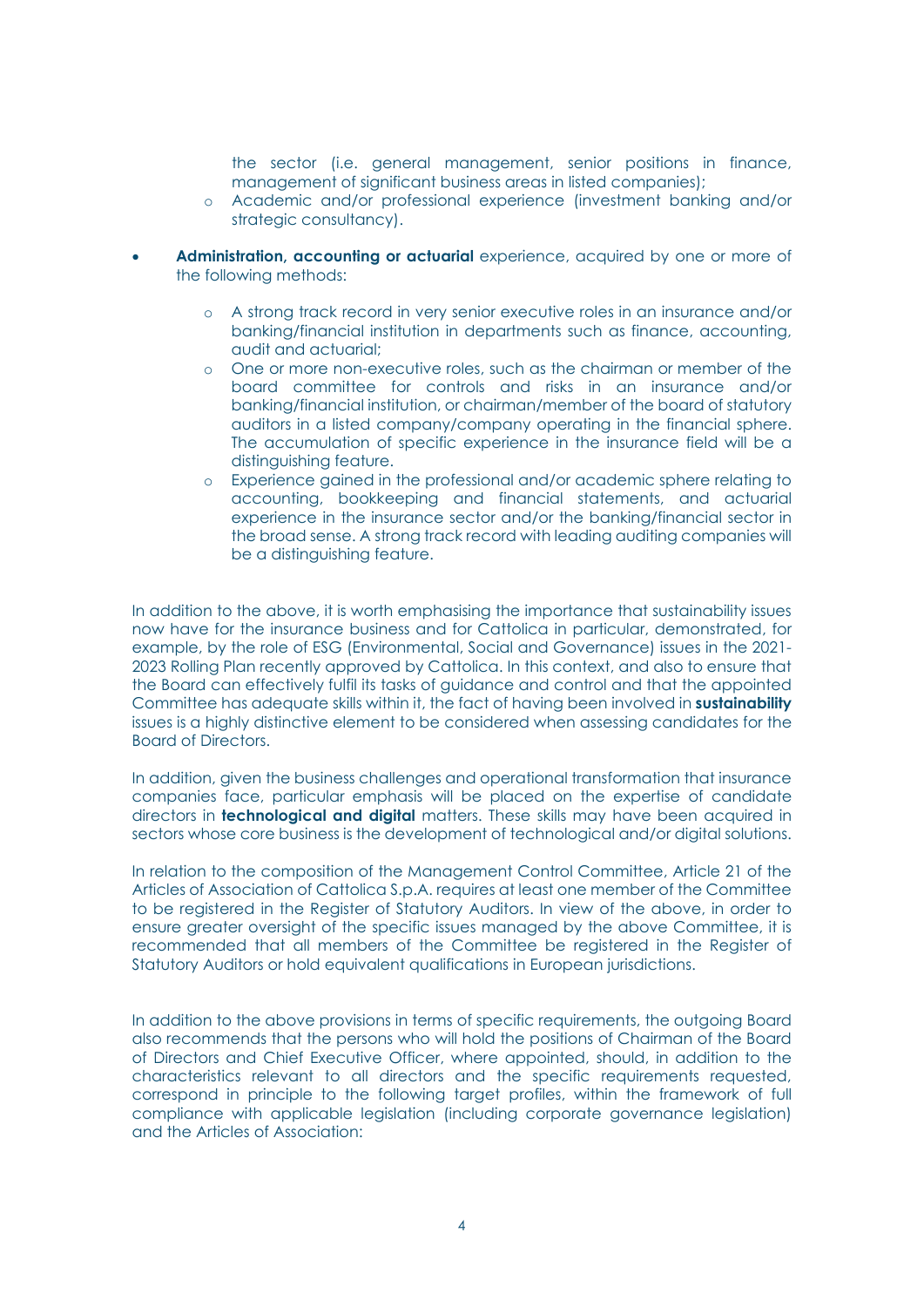#### a) The Chairman of the Board of Directors:

‒ excellent knowledge and experience of the Italian corporate governance system;

‒ authority and independence in the interest of all shareholders;

‒ solid management skills gained at the highest level in structured organisations as a key requirement for the candidate, irrespective of the sector (private/public/ institutional), comparable to Cattolica in terms of scale and size;

‒ proven experience on boards of directors, with a track record that demonstrates the ability to effectively manage the chairmanship of a board of directors of a listed company.

#### b) Chief Executive Officer, where appointed:

‒ specific know-how and experience in the insurance sector;

‒ experience as a chief executive officer or at the top of companies that are comparable to Cattolica in terms of size and complexity;

‒ a high level of credibility and authority in the key markets and the strategic vision to enable the Company to capture development opportunities;

‒ clear leadership skills and a management style that fosters teamwork and team spirit among staff;

‒ a committed and balanced approach to seeking consensus.

The Board also stresses the importance of a complementary relationship between the positions of Chairman and Chief Executive Officer in order to ensure the effective functioning of the Board and, more generally, the governance of the Company.

To enable the Shareholders to assess the skills of each of the potential directors, the Board requests that, when the slates are submitted, the curriculum vitae of each candidate be attached to provide analytical evidence of their experience.

## 3.2 Time commitment and number of positions

The role of member of the Board of Directors requires a prior assessment of the actual possibility of being able to devote enough time to the performance of duties to ensure the effectiveness of each member's actions, also taking into account the number of management positions held as members of the boards of directors or statutory auditors of other companies. In this context, we refer to the Articles of Association of Cattolica S.p.A., and in particular to Article 30.5:

"Without prejudice to other legal and supervisory provisions regarding incompatibility, requirements and prohibitions on holding office, directors may not be elected if they are: members of the boards of directors of more than five listed companies or their subsidiaries;

members of corporate bodies or senior executives, who hold the position of general manager or carry out equivalent duties, of other insurance companies, not subsidiaries or affiliates, in competition with the Company, as well as competitor companies or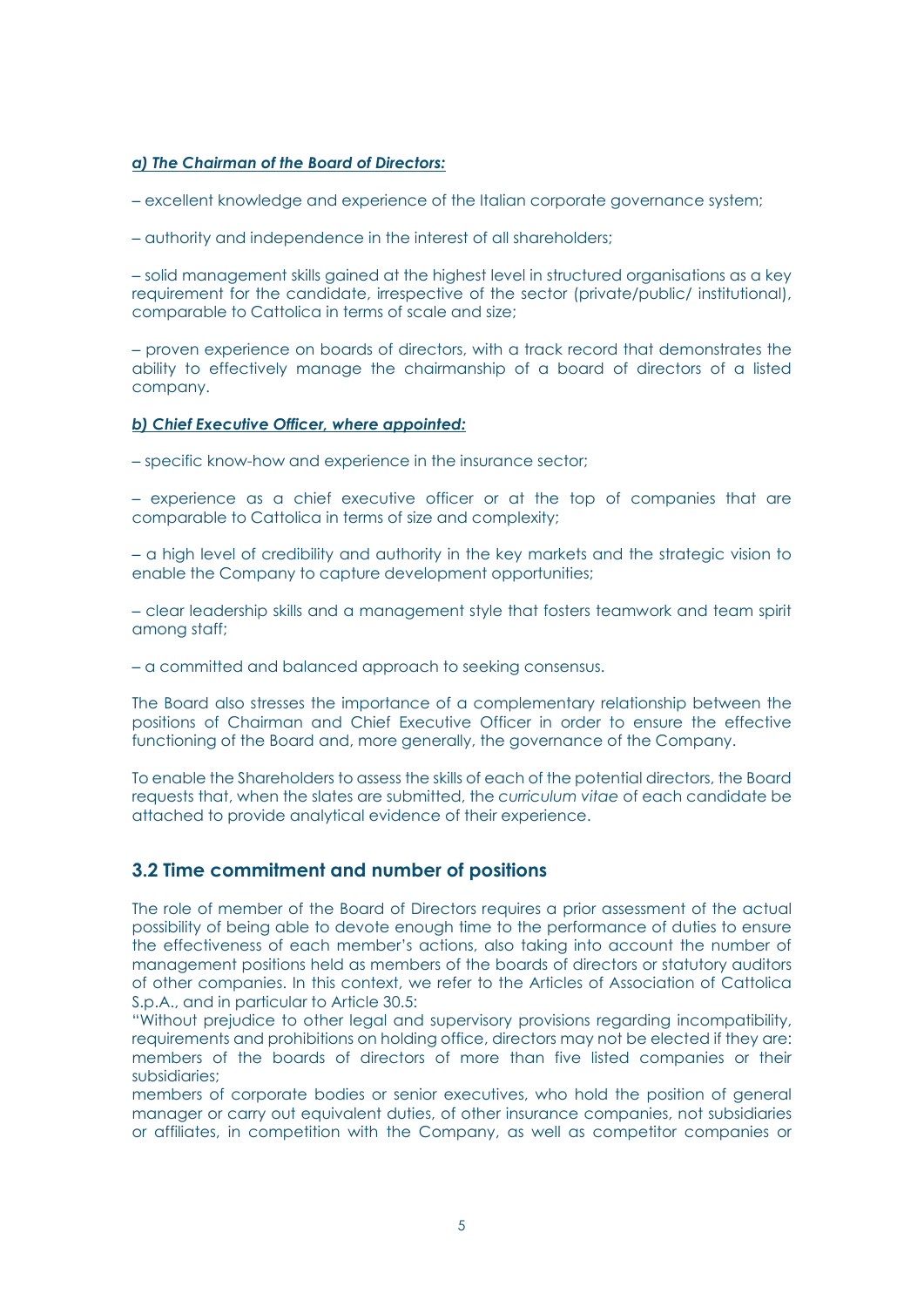groups of competitors, and companies controlling the same insurance companies and competitors."

As part of these requirements, it should be noted that the time commitment demanded of directors does not end with attendance of meetings of the Board of Directors and participation in the relevant Committees, but also includes the prior study of the supporting documentation for Board meetings and Committee meetings, as well as availability for informal strategic and/or training meetings.

## 3.3 Diversity requirements

Cattolica's Board of Directors believes that diversity is a distinctive factor and value to be promoted as part of defining the optimal qualitative composition of the Company's management body. In this context, as well as considering the various areas of expertise and professionalism outlined in point 3.1 of this document, the Articles of Association of Cattolica include requirements not only relating to gender, but also to the experience and age of members. In particular, various articles of the Articles of Association of Cattolica S.p.A. stipulate that:

At least 2/5 of the members of the Board should belong to the gender that is not the most represented gender. In this context, it will be important for the Board to express in relation to both gender profiles that they can take on particular roles within the new Board structure by virtue of their specific seniority, skills and experience;

At least 1/3 of the members of the Board must have experience as directors or statutory auditors or senior executives with strategic responsibilities in major insurance, banking or financial companies for at least six of the 12 years prior to their appointment at the Company;

At least 1/3 of the members of the Board must be under 60 years of age at the time of their appointment.

## 3.4 Integrity, independence and incompatibility

Insurance legislation establishes, inter alia, specific integrity and independence requirements that must be met by members of the management body and that are needed for the sound and prudent management of companies and insurance groups. In this regard, what is specifically provided for in the company policy defined by Cattolica on this subject should be noted. A relevant extract on integrity is provided below.

#### "Integrity:

The requirement of integrity, pursuant to the provisions of Ministerial Decree 220/2011, already mentioned in paragraph 1.1., is not fulfilled when the persons concerned are in any of the following situations:

- a) a state of legal or temporary disqualification from management positions in legal entities and companies and, in any case, all situations provided for in Article 2382 of the Italian Civil Code;
- b) subject to preventative measures issued by the judicial authorities pursuant to Law No. 1423 of 27 December 1956, or Law No. 575 of 31 May 1965 and Law No. 646 of 13 September 1982, as amended, except in the event of rehabilitation;
- c) conviction with a final sentence, except in the event of rehabilitation:
	- 1. to a custodial sentence for one of the offences provided for in special legislation relating to the insurance, financial, credit, securities and securities markets sector and in Legislative Decree No. 231 of 21 November 2007, as amended;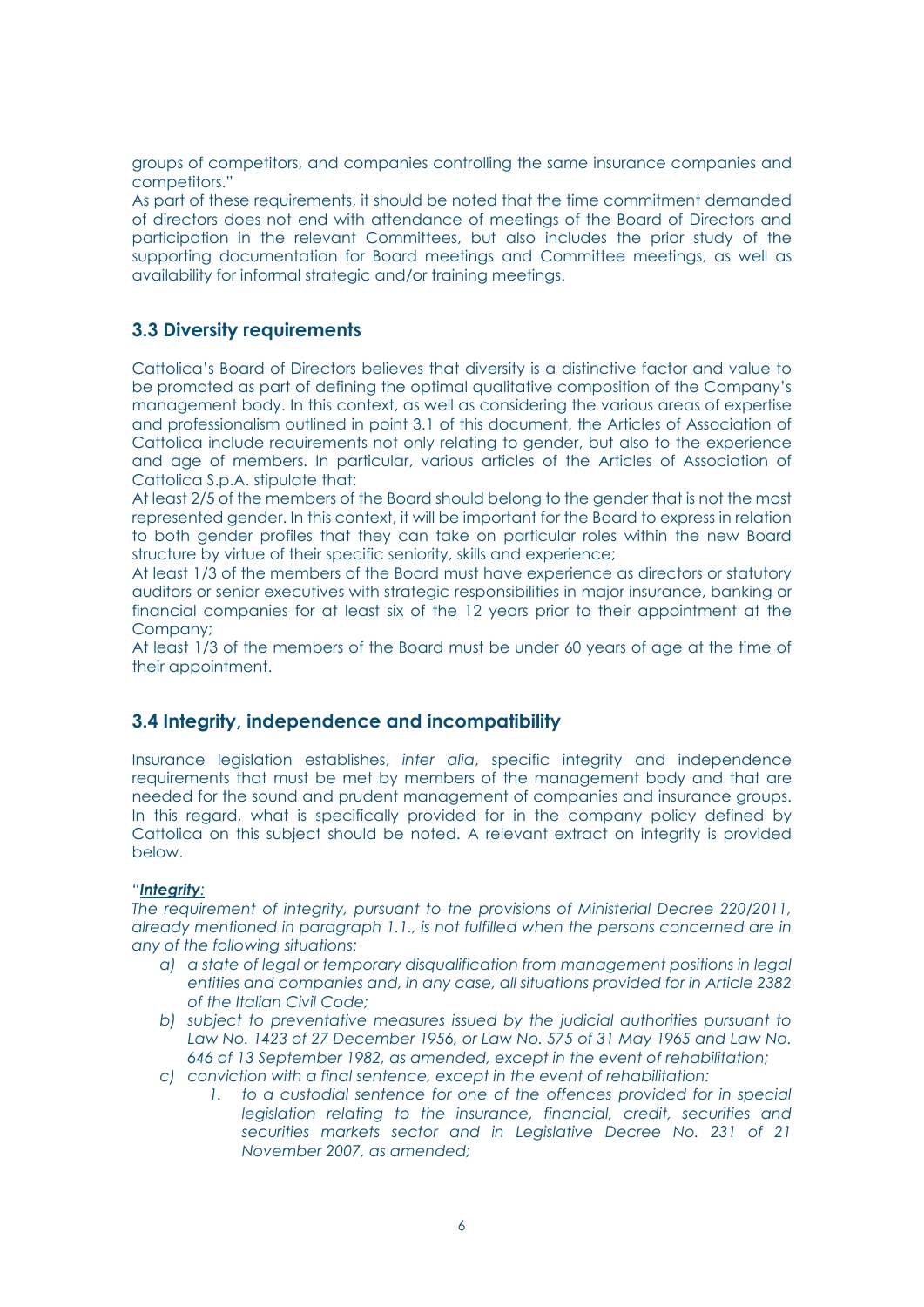- 2. to imprisonment for one of the offences provided for in Title XI of Book V of the Italian Civil Code and in Royal Decree No. 267 of 16 March 1942;
- 3. to imprisonment for not less than one year for a crime against the public administration, public trust, property, public order, the public economy or for a tax offence;
- 4. to imprisonment for not less than two years for any offence committed with criminal intent.
- d) The positions of Director, member of the Management Control Committee and General Manager cannot also be held by anyone to whom any of the penalties indicated in letter c) above has been applied at the request of the parties, except where the offence is extinguished. Moreover, if penalties 1) and 2) in letter c) have been applied at the request of the parties, they shall not be deemed to be relevant if less than one year<sup>2.</sup>

The integrity assessment, pursuant to Article 273, paragraph 4 of the Delegated Acts, includes an assessment of the honesty and financial soundness of the persons concerned, to be made on the basis of objective elements relating to the character, personal conduct and business conduct of the person being assessed, including criminal, financial and supervisory aspects relevant for assessment purposes. In this sense, in the light of the guidelines on the system of governance issued by EIOPA, and on the basis of the interpretative guidelines that have been produced, the assessment will take into account potentially significant situations that may relate to:

- legal decisions and legal proceedings in progress;
- ongoing investigations;
- enforcement actions;
- being subject to administrative penalties for failure to comply with provisions relating to insurance, banking, financial intermediation, markets, investment services or financial services;

taking into account that "the period of limitation of a criminal offence or any other relevant offence under national law has expired".

The above situations will be assessed in each case, taking into account any reputational impact, with specific reference to the subjective position examined and the role held by the person concerned and subject to assessment".

In addition to the integrity requirements, requirements also exist in relation to interlocking directorates, to which the provisions of Article 36 of Law No. 214 of 22 December 2011 apply.

With regard to independence, in line with the regulatory and legislative requirements, the Articles of Association of Cattolica S.p.A. lay down the specific requirements in Article 20.2, which states:

"At least 10 directors must also meet the independence requirements established for statutory auditors under Article 148, paragraph 3 of Legislative Decree No. 58 of 24 February 1998 as amended ("TUF"), without prejudice to the additional independence requirements for directors for the purposes of application of the supervisory regulations or the governance rules if implemented by the Company.

<sup>&</sup>lt;sup>2</sup> With regard to cases governed in whole or in part by foreign legislation, the existence of the conditions provided for in paragraphs 1 and 2 is ascertained on the basis of a substantial equivalence assessment by IVASS.